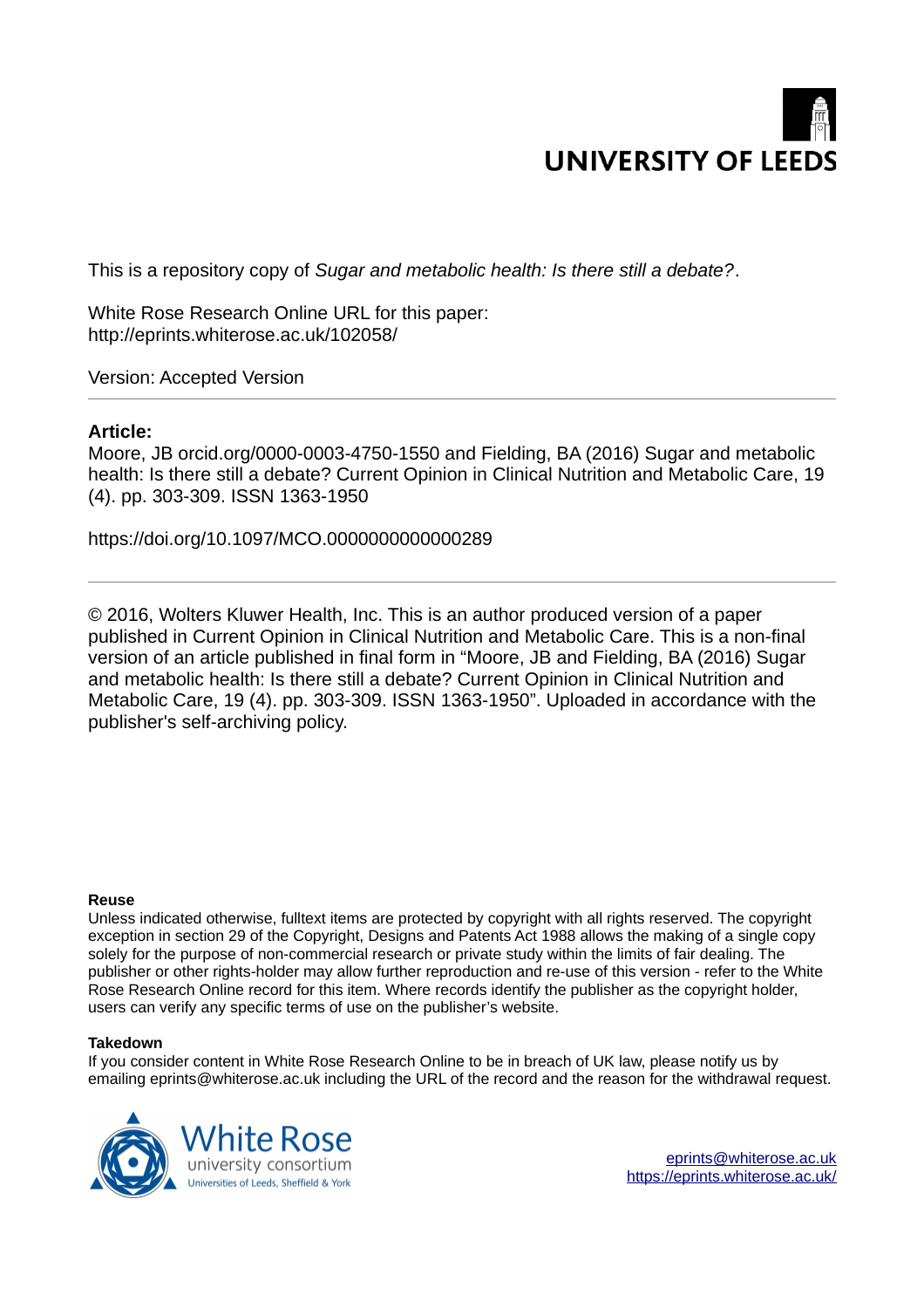# **TITLE PAGE**

# **Title**

Sugar and metabolic health: is there still a debate?

## **Authors**

J. Bernadette Moore<sup>a,b</sup> and Barbara A. Fielding<sup>a</sup>

## **Affiliations**

aDepartment of Nutritional Sciences, University of Surrey, Guildford, Surrey, GU2 7XH and bSchool

of Food Science & Nutrition, University of Leeds, Leeds, LS2 9JT, United Kingdom

# **Corresponding author**

Dr. Barbara A. Fielding Faculty of Health and Medical Sciences The Leggett Bldg; University of Surrey Guildford, Surrey GU2 7XH b.fielding@surrey.ac.uk +44 (0) 1483 68 8649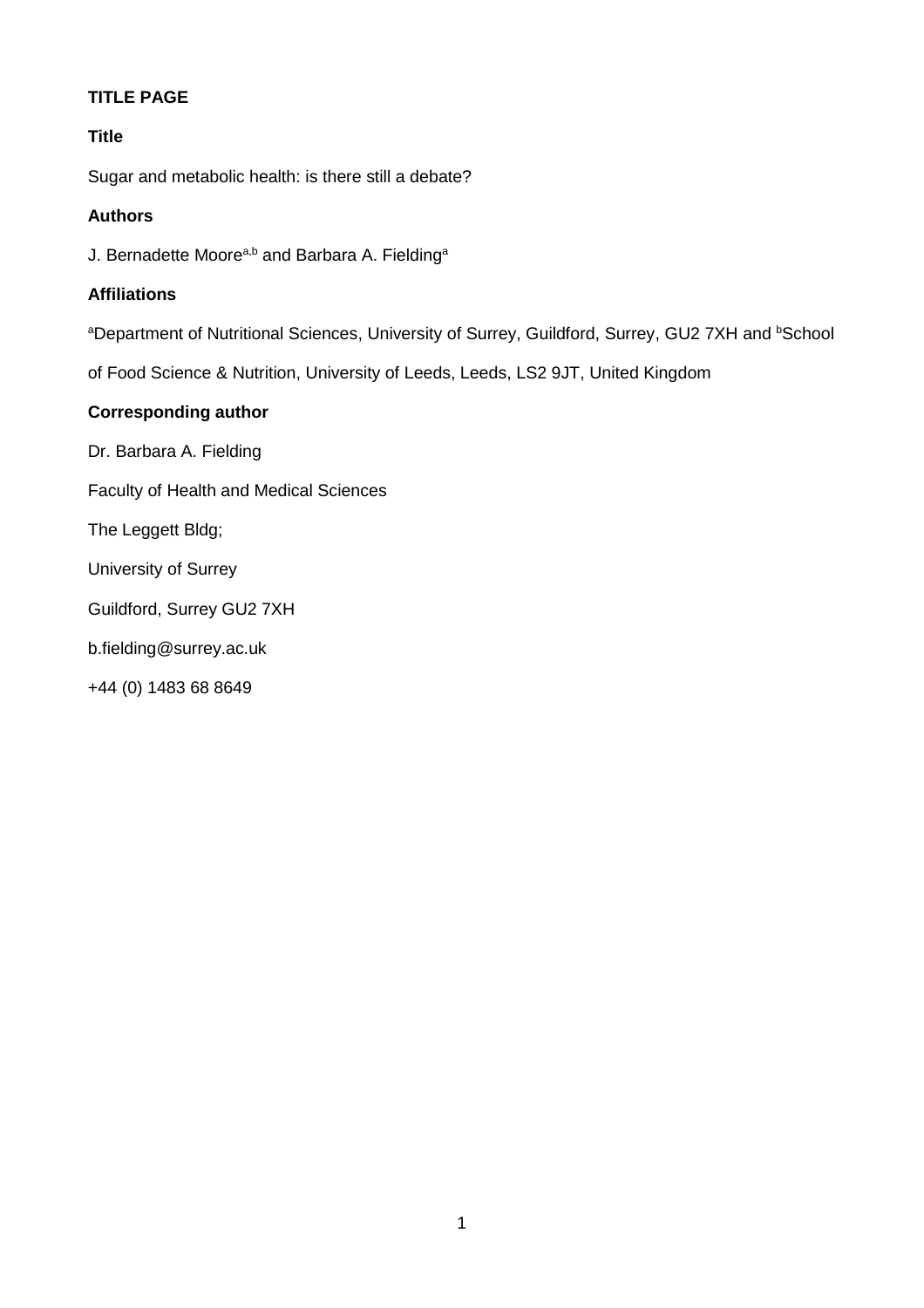## **STRUCTURED ABSTRACT**

### **Purpose of review**

There is considerable political and public awareness of new recommendations to reduce sugars and sugar-sweetened beverages in our diets. It is therefore timely to review the most recent changes in guidelines, with a focus on evidence for metabolic health, recent research in the area and gaps in our knowledge.

### **Recent findings**

Sufficient evidence links a high intake of sugar to dental caries and obesity, and high intakes of sugar-sweetened beverages in particular to increased risk of type 2 diabetes. This has led to the updating of dietary recommendations related to added sugars in the diet. The effects of specific sugars at usual intakes as part of an isoenergetic diet are less clear. The glycaemic response to food is complex and mediated by many factors, but sugar intake is not necessarily the major component.

## **Summary**

There are many challenges faced by healthcare professionals and government bodies in order to improve the health of individuals and nations through evidence-based diets. Sufficiently powered long-term mechanistic studies are still required to provide evidence for the effects of reducing dietary sugars on metabolic health. However, there are many challenges for research scientists in the implementation of these studies.

#### **Keywords**

sugar, sugar-sweetened beverages, fructose, obesity, type 2 diabetes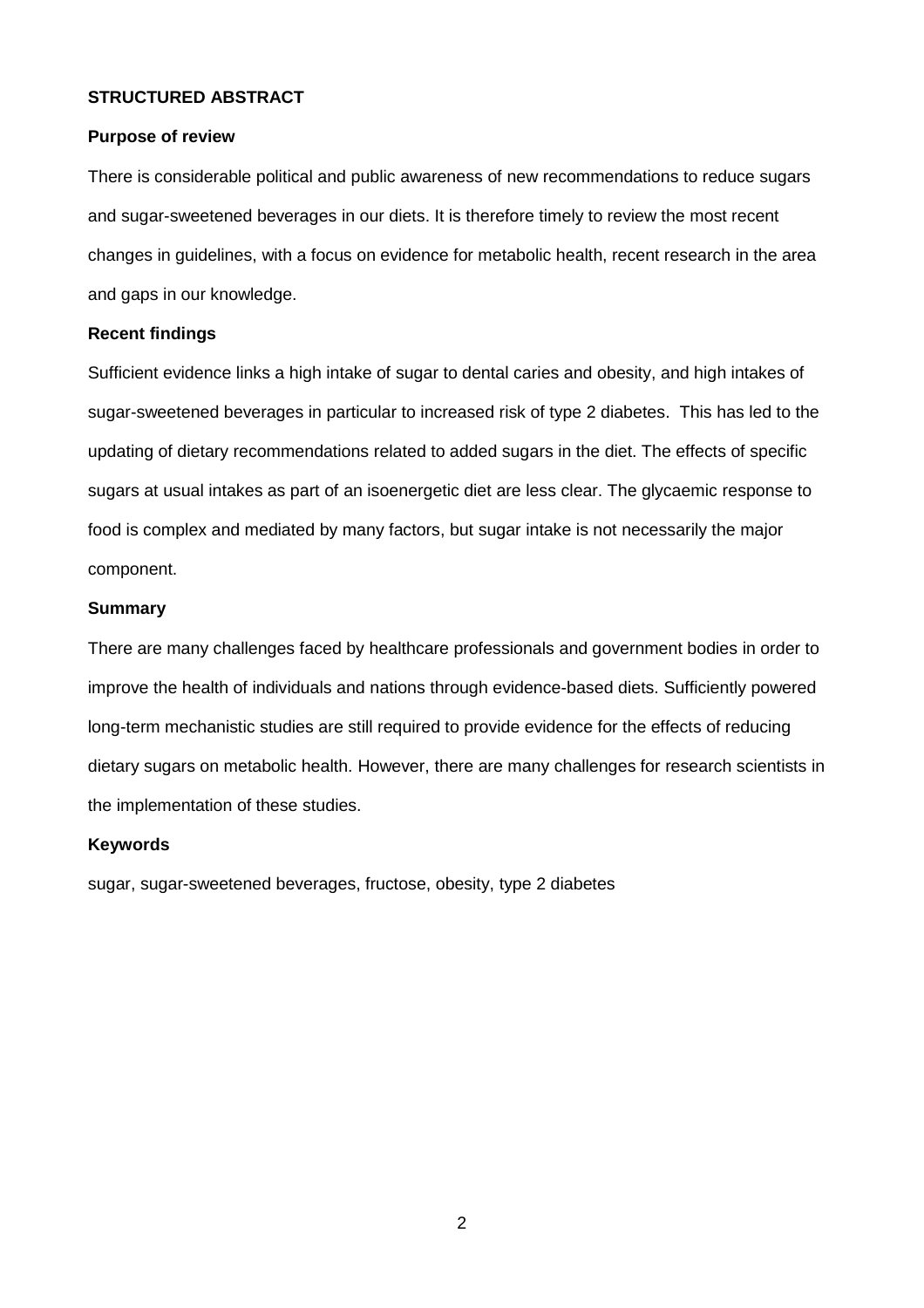### **INTRODUCTION**

Dietary sugars have recently been the focus of considerable attention from scientists, public health officials, popular media and the public alike. In the face of the worldwide obesity crisis, an extensive body of evidence now demonstrates that increased consumption of sugar is associated with weight gain; and furthermore that reducing dietary sugar intakes leads to weight loss<sup>[1]</sup>. These data, in combination with the evidence that reducing dietary sugar intakes will reduce global prevalence of dental caries<sup>[2]</sup>, prompted the World Health Organization (WHO) to review, update and strengthen their earlier guidance<sup>[3]</sup> that dietary intakes of added/free sugars be reduced to less than 10% of energy intakes<sup>[4]</sup>. Although public health advice continues to vary depending on the advising body, both the United Kingdom (UK) and the United States (US) also published significantly strengthened dietary guidelines for the consumption of added/free sugars in 2015 (Table 1). Whereas the US guidelines echoed the WHO in recommending that added sugars should be limited to no more than 10% of energy intakes<sup>[6]</sup>, the UK advice goes further in recommending the intake of free sugars should not exceed 5% of total dietary energy<sup>[5]</sup>. While the trend for sugar consumption in the US did fall during 2005-2010, 71.4 % adults consumed 10% or more of calories from added sugar<sup>[9]</sup>. The average free sugar consumption in the UK is also well over 10% in all age and gender categories, although there is a wide range of variation (Figure 1) $^{[10]}$ .

The consensus of both the WHO commissioned meta-analysis<sup>[1]</sup> and the UK's Scientific Advisory Committee on Nutrition (SACN) report on Carbohydrates on health<sup>[5]</sup>, which contained the results of independently executed meta-analyses, is that the relationship between a high sugar diet and obesity is clear. The evidence for links between a high-sugar diet and obesity has recently been summarised by Jebb<sup>[11]</sup> who also set out various population-level options that are available to reduce the intake of free sugars. Since obesity is a leading risk factor for cardio-metabolic disease, adherence to current guidelines, as set out in Table 1, should be beneficial in this respect. Equally, the evidence base for a causal relationship between dietary intakes of sugar-sweetened beverages specifically and type 2 diabetes is now unquestionable with the SACN meta-analysis concluding that 'prospective cohort studies indicate that greater consumption of sugars-sweetened beverages is associated with increased risk of type 2 diabetes mellitus'. However, what is less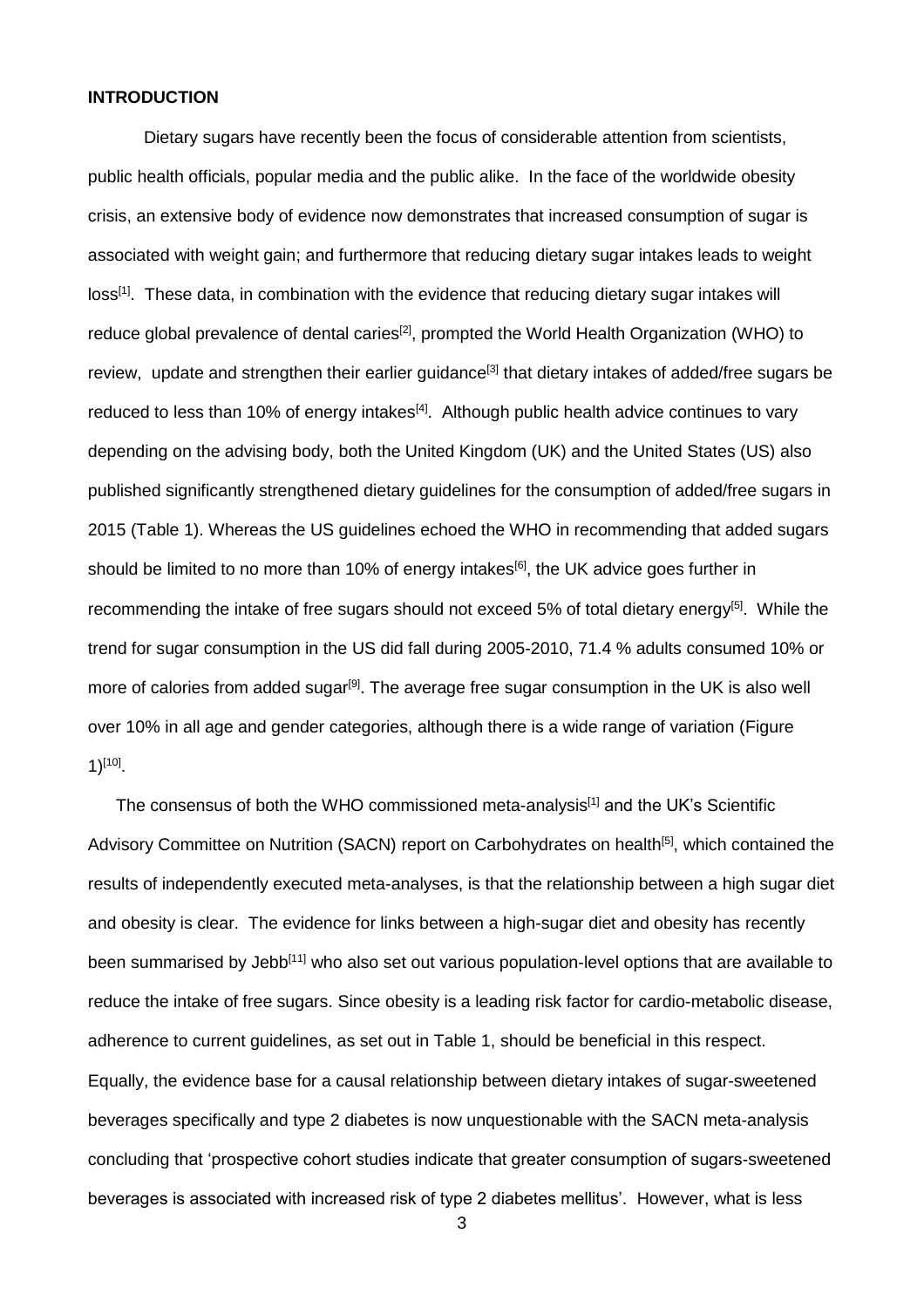clear are the metabolic effects of sugars outside the 'sugar-sweetened beverages' category in the context of an isoenergetic diet. This has led to some degree of controversy and uncertainty about the effects of individual dietary sugars, e.g. fructose, on metabolic health. A number of plausible mechanisms have been elucidated linking **high** sugar intakes with metabolic dysfunction, but evidence of adverse effects of sugars independent of associated body weight gain is still lacking. Human studies are expensive and difficult to perform in a free-living population. In this context, here we review some of the more recent, pertinent studies in the literature that have aimed to investigate either the metabolic effects of sugars per se, or the impact of sugar intakes on metabolic risk factors in humans. In addition, we discuss some of the challenges in translating evidence-based dietary recommendations to changes in consumer eating patterns.

### **Dietary sugars, energy intake and fatty liver**

A recent study reported on two dietary interventions in which free-living individuals were provided with food that provided an excess of energy and were asked to consume the food ad libitum, and uneaten items were returned<sup>[12]</sup>. The participants were also asked to consume sugarsweetened test beverages (compulsory). The authors found that both glucose and fructose consumed in liquid form (mean energy intake per day  $515 \pm 92$  and  $509 \pm 92$  kcal) promoted excess energy intake during the study period compared with an aspartame control drink because the participants did not compensate with a decrease in energy from the solid foods. Another part of the work in older, more obese individuals compared fructose, glucose and high fructose corn syrup (HFCS) containing drinks in a similar fashion and found no significant difference in energy intake between the groups. The sugar consumed in the beverages equated to the sugar in approximately 1.25 L regular cola per day. The individuals did not gain weight in this short-term study but the results are in accord with the notion that glucose, fructose and HFCS are likely to be equally obesogenic when consumed in sugar-sweetened beverages.

Obesity is a risk factor for non-alcoholic fatty liver disease (NAFLD) and we have previously concluded that…'whether or not dietary sugars, including fructose, at typically consumed population levels, effect hepatic lipogenesis and NAFLD pathogenesis in humans independently of excess energy remains unresolved'. The issue is still largely unresolved but an in-patient study by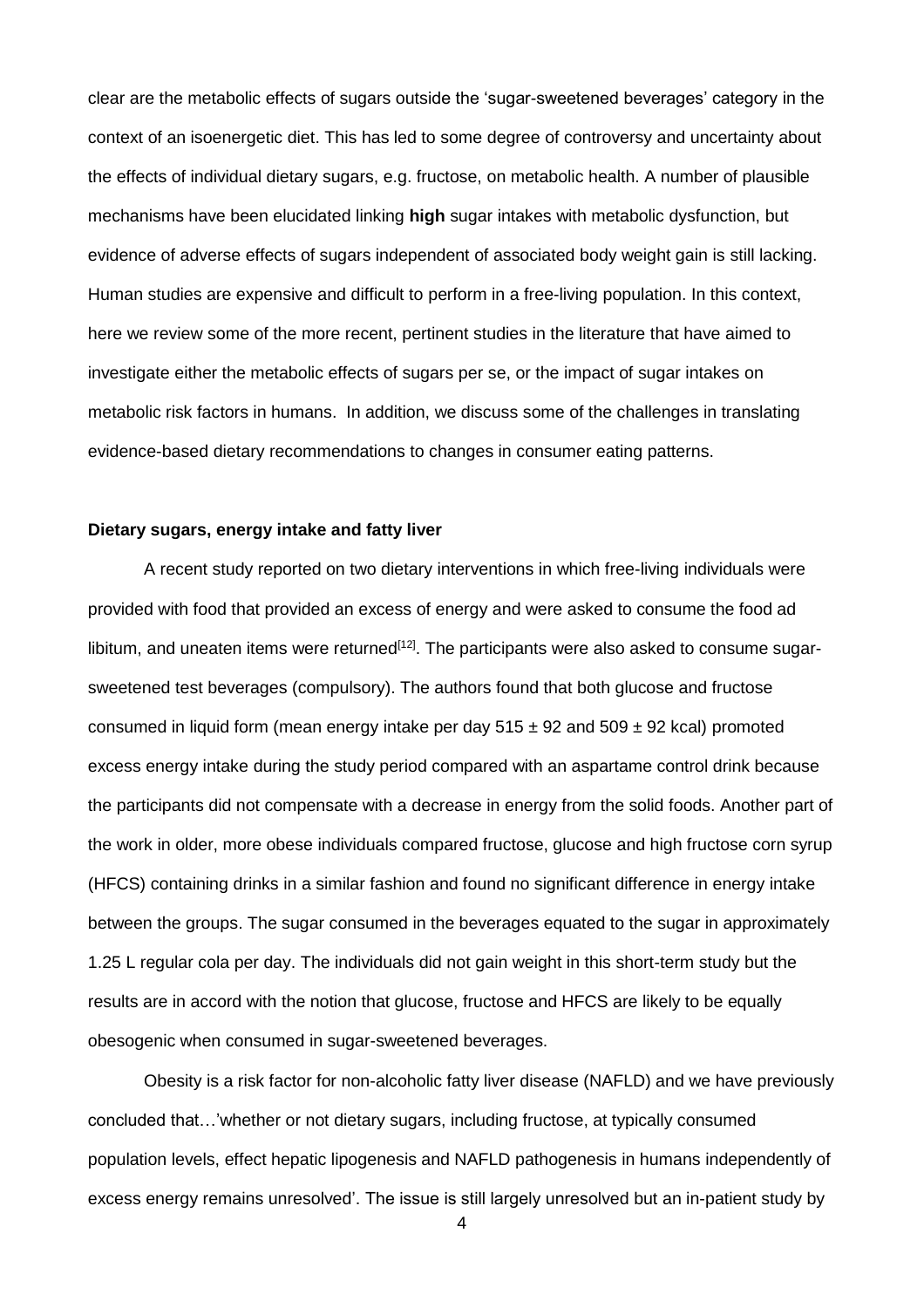Schwarz and colleagues<sup>[13]</sup> attempted to address this in a short-term, 9-day, study in which the effect of a high-fructose diet (25% of total energy) was compared isoenergetically with an equivalent amount of complex carbohydrate in eight healthy men. The study found that liver fat and de novo lipogenesis were significantly higher after the high fructose intervention, notably in the absence of weight gain. To put the amount of fructose consumed into perspective however, this equates to the highest (95<sup>th</sup> percentile) reported consumption of total fructose in the US, in young men aged 19-22y (134 g = 536 kcal per day), but was supplied entirely as an experimental sugarsweetened beverage.

Separately, a secondary analysis of a European study examined uric acid levels in overweight/obese individuals randomised to consume 1L of either a sucrose-sweetened soft drink (SSSD; coca-cola from Denmark), semi-skimmed milk, diet cola or water for 6 months<sup>[14]</sup>. Uric acid levels increased significantly only in the SSSD group (0.31  $\pm$  0.02 vs. 0.35  $\pm$  0.03 nmol/l,  $P=0.02$ ), and this increase correlated with the previously reported<sup>[15]</sup> increases in liver fat (r =0.44) and plasma triglycerides ( $r=0.34$ ). At a population level, Ma and colleagues<sup>[16]</sup> examined the associations between sugar-sweetened beverage consumption in cohorts from the Framingham Study and: fatty liver (defined by commuted tomography with a liver to phantom ratio cut off < 30) in 2634 participants; plus elevated serum alanine transaminase (ALT; >19U/L women, >30U/L for men) levels, in 5908 participants. Daily consumption of sugar-sweetened beverages, as assessed by food frequency questionnaire, was associated with odds ratios of 1.6 for fatty liver and 1.3 for elevated ALT levels. Interestingly, in multi-variate analyses, while these associations remained significant when BMI was adjusted for, they disappeared when visceral adipose tissue was incorporated into the model.

#### **Dietary Sugars and Metabolic Health**

One of the most tangible effects of dietary glucose on the body is the postprandial rise in blood glucose concentration and the glycaemic index is commonly used as a measure of the blood glucose-raising potential of food<sup>[5]</sup>. However, a recent report has quantified the remarkably high, between-person variability in post-meal blood glucose responses in response to both specific foods and mixed meals<sup>[17]</sup>, which serves to highlight the significant limitations of these measures.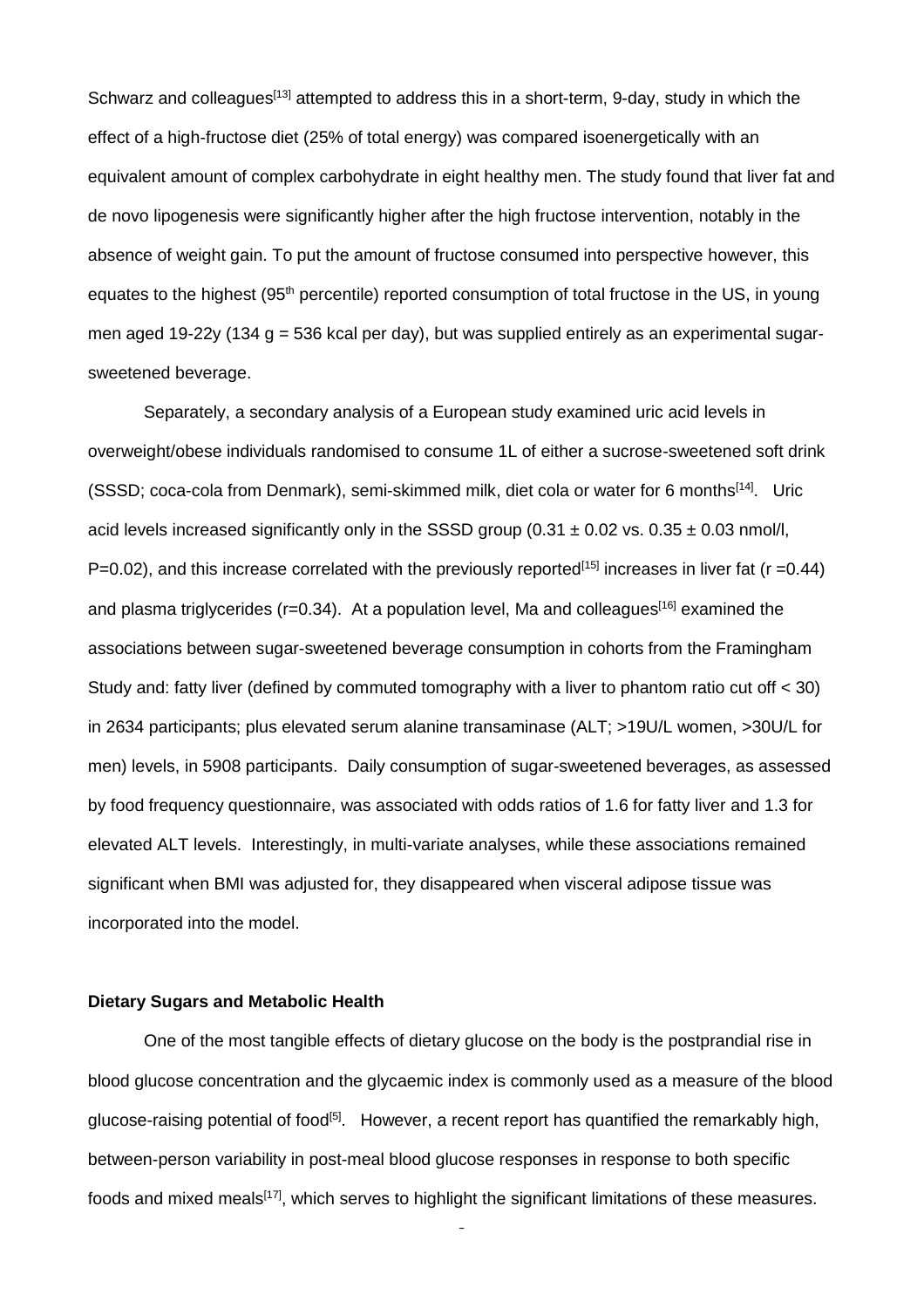In this impressive study, 800 people without diabetes were monitored by continuous glucose monitoring for 7 days, while food intake and other lifestyle factors were recorded. While replicate measurements of the post-prandial glucose response (PPGR) to the same food were reproducible within the same individual, the study demonstrated tremendous interpersonal variability with low and high responders noted to both standardised and real-life meals. Using a machine learning approach, the authors developed and independently validated a prediction algorithm based on 137 different features related to person-specific factors such as gut microbiome, anthropometric data, physical activity and blood lipids. The algorithm-predicted PPGRs correlated much better with the measured PPGRS as opposed to the current ''carbohydrate counting'' model (R=0.71 vs. 0.38) or caloric counting (R=0.33).

The National Health and Nutrition Examination Survey (NHANES) provided evidence from cross-sectional data in the US regarding the effect of added sugars on risk of CVD mortality<sup>[7]</sup>. Twenty-four hour dietary recalls from 11733 adults were used to estimate dietary intake of added sugar, which included sugar-sweetened beverages and all sugars in processed or prepared foods, but not naturally occurring sugar, such as in fruits and fruit juices. The study found that, 'compared with those who consumed approximately 8.0% of calories from added sugar, participants who consumed approximately 17% to 21% of calories from added sugar had a 38% higher risk of CVD mortality'. This did not seem to be related to a generally unhealthy diet. Interestingly, there appeared to be no appreciable difference in adjusted hazard ratio between 5 and 10 % calories from added sugars. Another point to consider is that the risk is relative and many other important risk factors for CVD have, by necessity, been corrected for in the analysis. This study was included in a recent review that also focussed the relationship between sugar-sweetened beverages and  $\mathsf{CVD}^{[18]}.$ 

To a certain extent, the deleterious metabolic effects of dietary sugars can be mitigated by exercise and previously, Tappy and colleagues showed that an acute, very high-fructose diet (30 % energy) that leads to hypertriglyceridaemia can be normalised with moderate aerobic exercise<sup>[19]</sup>. The energy intake was balanced to account for the extra energy expenditure. This work has been extended in a new study<sup>[20]</sup> where participants consumed a high-fructose diet before participating in one of 3 metabolic studies in random order. A high fructose drink was given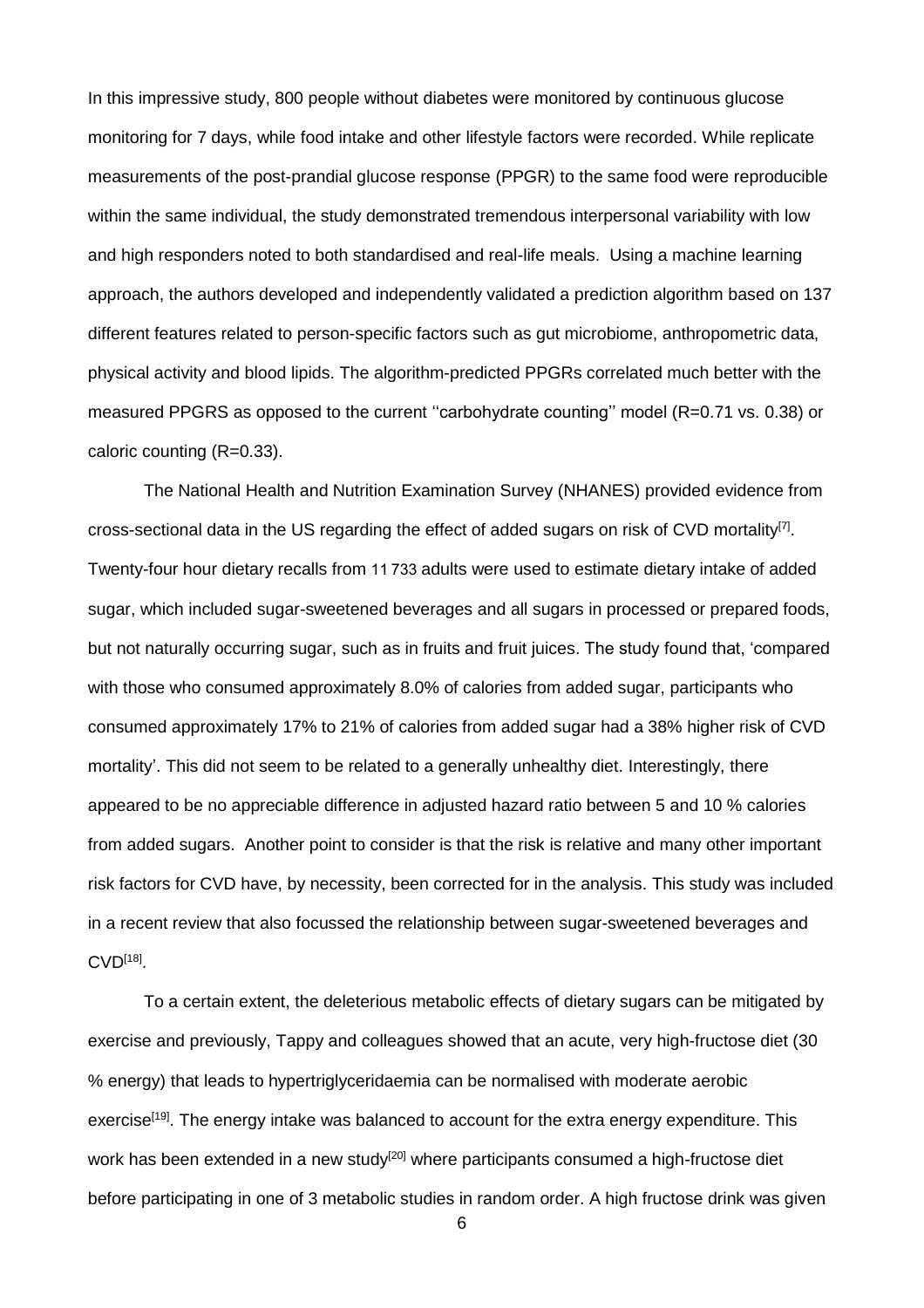either before or after an exercise load or in combination with no exercise. It was found that moderate exercise (1h cycling at 100 W), only when performed after fructose ingestion was beneficial in leading to higher fructose oxidation (80 % of ingested fructose) and less storage of metabolites. It might be thought that the choice of a pure fructose drink would compromise the postprandial response to a certain extent because of the low insulin-potential of fructose. However, because of conversion of fructose to glucose (calculated to be about 15 % of the fructose load), there were small increases in plasma glucose and insulin, and a robust decrease in plasma nonesterified fatty acid concentrations. The latter occurring presumably because adipose tissue is sensitive to small changes in plasma insulin concentrations in healthy people.

### **Sugar-sweetened beverages and metabolic health**

In separate work, a dose response study was carried out in healthy young men and women to examine cardiovascular disease (CVD) risk factors in response to 2 weeks consumption of HFCS (55% fructose, 45% glucose) drinks at 0% (aspartame sweetened), 10%, 17.5% or 25% of energy intake, and postprandial responses to the study food over a 24 h period<sup>[21]</sup>. The 10% HFCS equates to the sugar content of approximately 550 mL regular cola. Risk factors for CVD including LDL-cholesterol, uric acid and postprandial but not fasting triglyceride concentrations increased in response to the sugar sweetened beverages, statistically independent of body weight<sup>[22]</sup>. More evidence is needed concerning the metabolic effects of a longer term diet (using high-sugar foods regularly consumed on a Western diet), and a recent trial may help to answer this <sup>[23]</sup>.

A recent systematic review and meta-analysis is in accord with the previous body of evidence linking consumption of sugar-sweetened beverages with the risk of type 2 diabetes, but perhaps goes further in significantly demonstrating an association that is independent of adiposity<sup>[24]</sup>. In this work, the current consumption of sugar-sweetened beverages was estimated to cause approximately two million excess events of type 2 diabetes in the US and 80,000 in the UK over 10 years. This could cost nearly £12.0bn in the US and £206m in the UK. Conversely, independent modelling exercises have demonstrated that reducing free sugars (40% over 5 years) added to sugar-sweetened beverages, presumably through reformulation, could prevent a significant number (~300,000 over 20 years) of incident cases of type 2 diabetes<sup>[25]</sup>. In a similar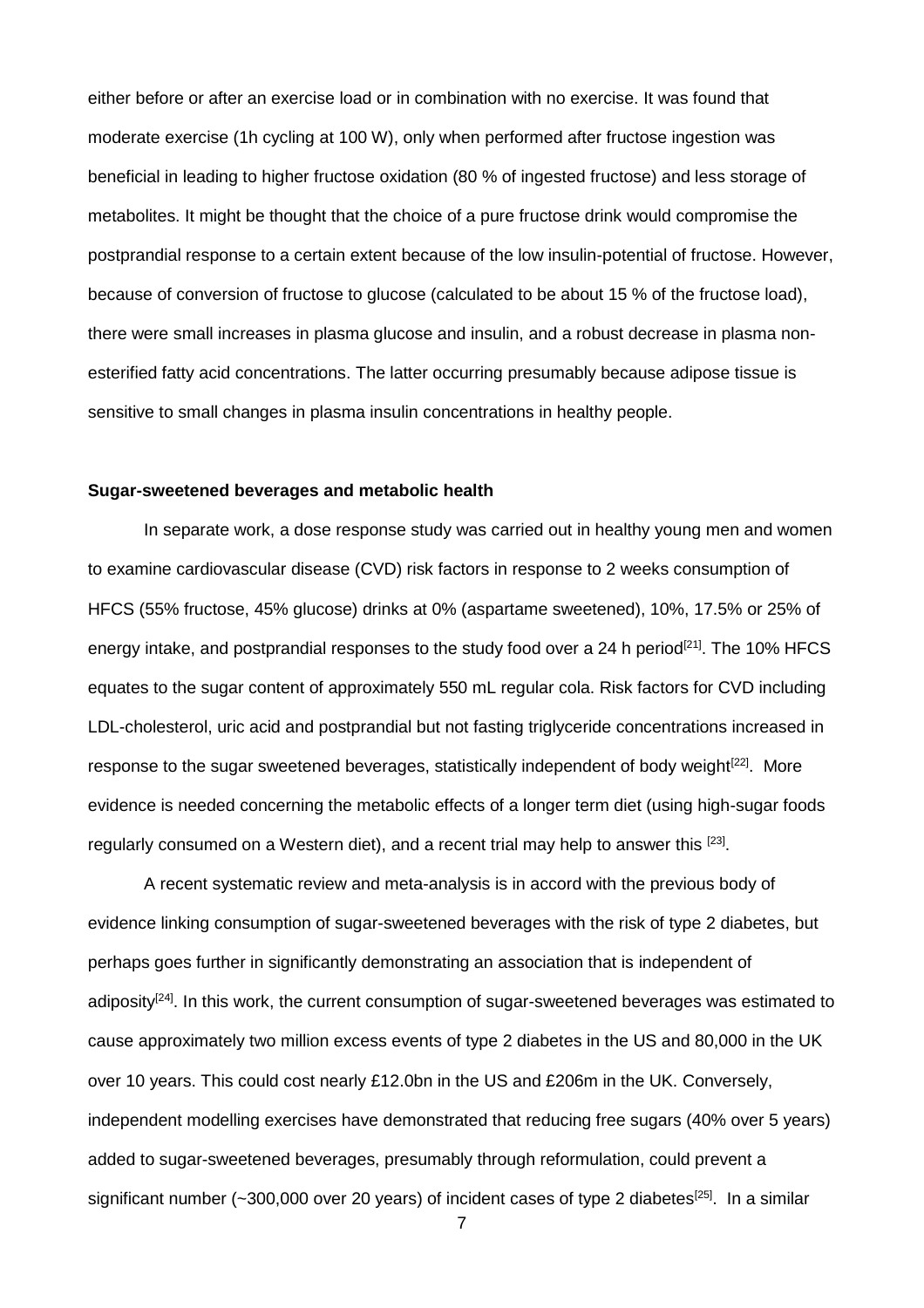vein of modelling the benefit to a reduction in sugar consumption, a very recent report from a public health policy agency in the UK has modelled the effect of a 20% sugar tax in the UK. The analysis concluded this would lead to a reduction of 18,000 incident cases of diabetes over 10 years and reduction of ~25,500 cases of obesity-related disease in total<sup>[26]</sup>. These data are in line with previous work that showed a 20% sugar tax would reduce the number of obese adults in the UK by 1.3% (180,000 people) and the number who are overweight by 0.9% (285,000 people)<sup>[27]</sup>. Similar modelling exercises recently published for the US also estimate that a tax on sugarsweetened beverages would reduce consumption by 20%, with a concomitant reduction in mean BMI by 0.16 and significant financial savings in the cost of healthcare over ten years (\$23.6 billion)<sup>[28]</sup>. While taxes on sugar-sweetened beverages have been adopted in several countries and have been demonstrated to be both acceptable to the public<sup>[29]</sup> and, importantly, to reduce consumption<sup>[30]</sup>; the effect of a sugar tax on obesity and health remains to be proven<sup>[31]</sup> and even advocates argue that this would be but a small step in the right direction<sup>[32]</sup>.

#### **Hidden dietary sugars and the challenge for Public Health**

One of the challenges for Nutritional Scientists in communicating to an often confused public<sup>[33]</sup>, in the face of changing guidelines, is the terminology used to describe dietary sugars (Table 2); and the adoption of the WHO term 'free sugars' by the UK ,replacing the previous 'nonmilk extrinsic sugars', is considered beneficial<sup>[36]</sup>. The terms 'free sugars'<sup>[4,5]</sup> and 'added sugars'<sup>[6-8]</sup> are essentially equivalent in describing sugars (mono- and disaccharides) added to foods and beverages by the manufacturer, cook or consumer, and sugars found in honey, syrups, fruit juices and juice concentrates (Table 2). Sugars naturally present in whole fruit or milk (lactose) are excluded. However, while these definitions are unambiguous, we count at least 25 different examples of sugars that may be listed as ingredients (Table 2) and these can be difficult for even the most conscientious of consumers to recognize<sup>[37]</sup>.

Syrups are particularly confusing, the demonizing of fructose in the form of HFCS consumption in the US[38], may lead the European public to perhaps believe they are safer. Restrictions on trade mean that sugar sweetened beverages in the European Union are largely sweetened by sucrose and commonly used syrups in baked goods ('glucose-fructose syrup' or

 $\circ$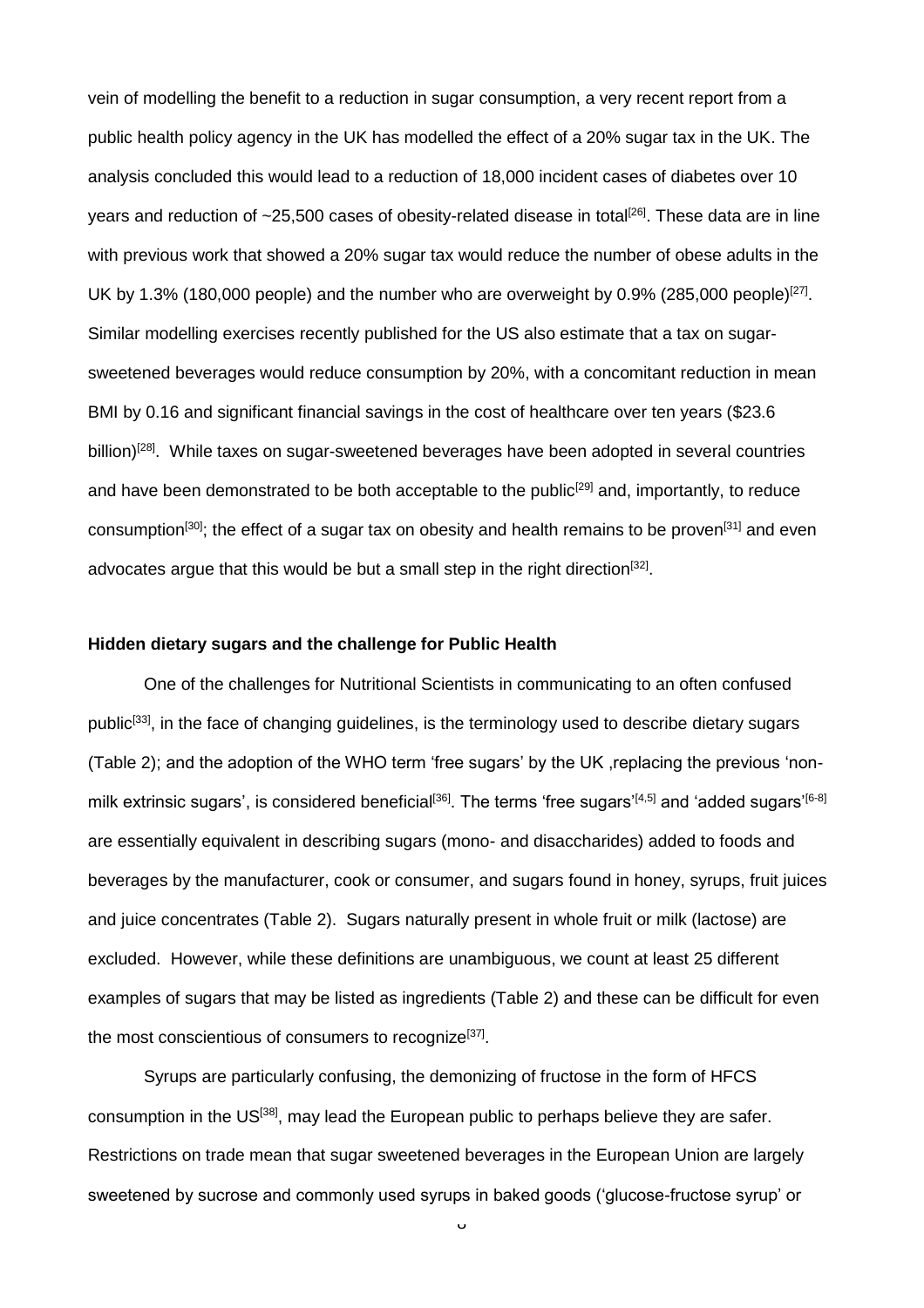'fructose-glucose syrup'; Table 2) are largely derived from beet or cane sugar[36]. Furthermore there is a perception that 'natural' sugars and syrups are more healthful and/or less processed. Agave syrup in particular is marketed as a natural sweetener, but is processed in a fashion almost identical to HFCS and contains approximately  $84\%$  fructose<sup>[35]</sup>. Although antioxidants are detectable in some alternatives to white sugar these are largely found in amounts much smaller than in whole food such as blueberries or walnuts<sup>[39]</sup>. While honey and maple syrups do contain a myriad of compounds in addition to glucose and fructose, these vary enormously depending on where and how they were harvested and processed<sup>[40,41]</sup>, and any health benefits of these have yet to be established. By far and large the dominant compounds are mono- and disaccharides contributing to their significant energy density (Table 3).

The dialogue regarding the role of dietary sugars on human health and disease has reached a fervent pitch in recent years, not least regarding the contentious issue of a 'sugar tax'. Indeed, the subjects of either reformulation or sugar tax as policy interventions to reduce obesity and the burden of obesity-related metabolic disease illicit fairly polarised discussions. However, as highlighted by both the McKinsey Global Institute in their economic analysis of interventions to reduce obesity<sup>[44]</sup>, and Public Health England's assessment of the evidence-based actions to reduce sugar consumption<sup>[43]</sup>, these are only two of many possible interventions required. We would concur with the conclusions that any single intervention is likely to have only a small overall impact on its own and a systemic, sustained group of initiatives, delivered at a population level, is needed to both reduce sugar consumption and address the health burden associated with obesity.

## **CONCLUSION**

Lowering dietary sugar could be a way to reverse current alarming trends in obesity prevalence and metabolic disease. New guidelines that suggest reducing added/free sugars in the diet to 5- 10% total energy could help to reverse this trend but will be difficult to achieve for many individuals. Challenges include consumer misconceptions about types of added sugars that can be found as ingredients and the obfuscation of sugars on package labels. The best measures to realize the reduced intake of dietary sugars at a population level is a matter of ongoing debate.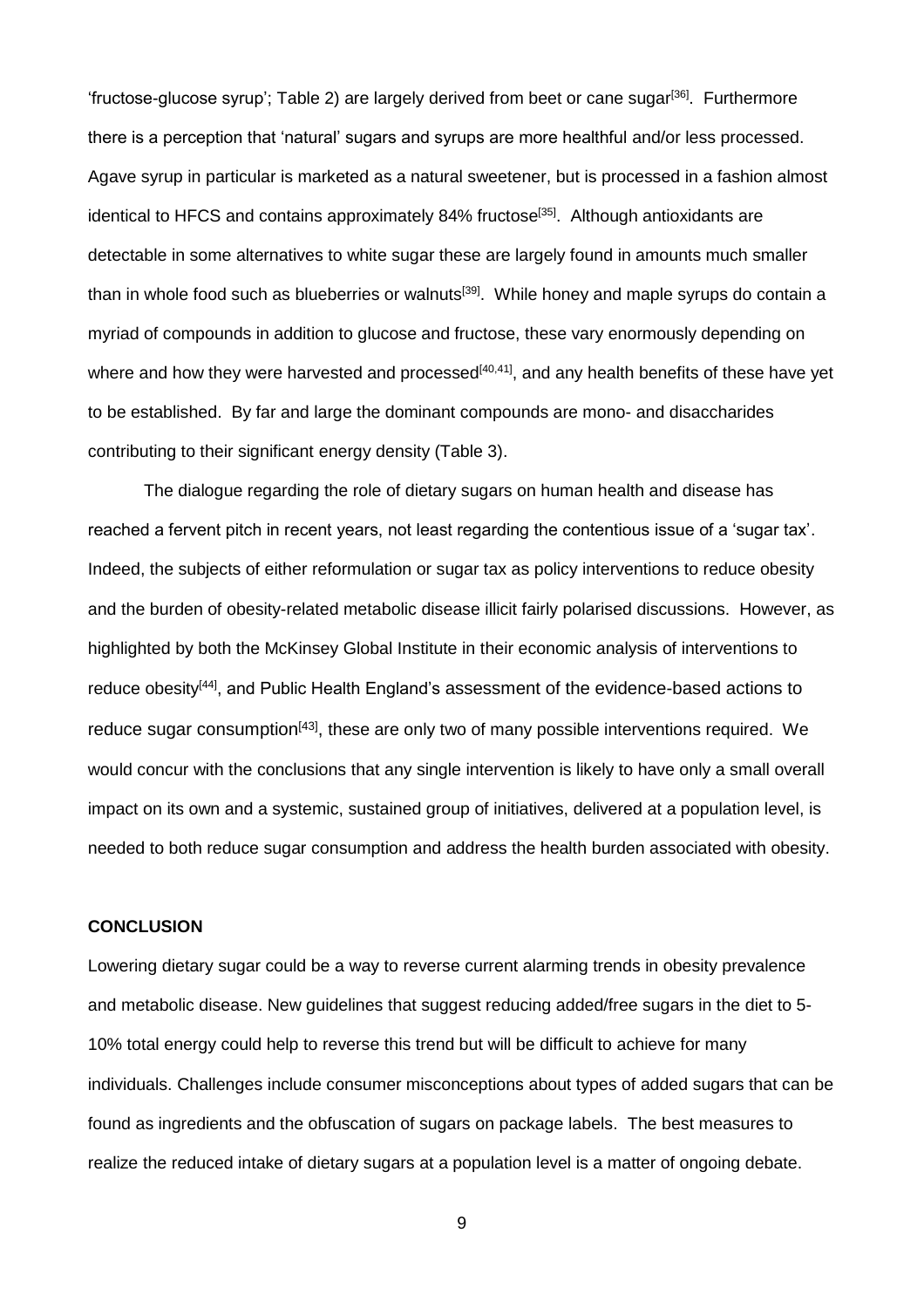# **KEY POINTS**

- There is a causal link between a high-sugar diet and obesity
- Sugar-sweetened beverage consumption is linked to the development of type 2 diabetes
- A very high-sugar diet is associated with an increase in CVD mortality
- The effect of specific sugars as part of an isocaloric diet on metabolism diet is not clear
- The glycemic response to carbohydrate in free-living individuals is dictated by many more factors than diet alone.

## **Acknowledgements**

None.

# **Financial Support and Sponsorship**

None.

### **Conflicts of Interest**

There are no conflicts of interest.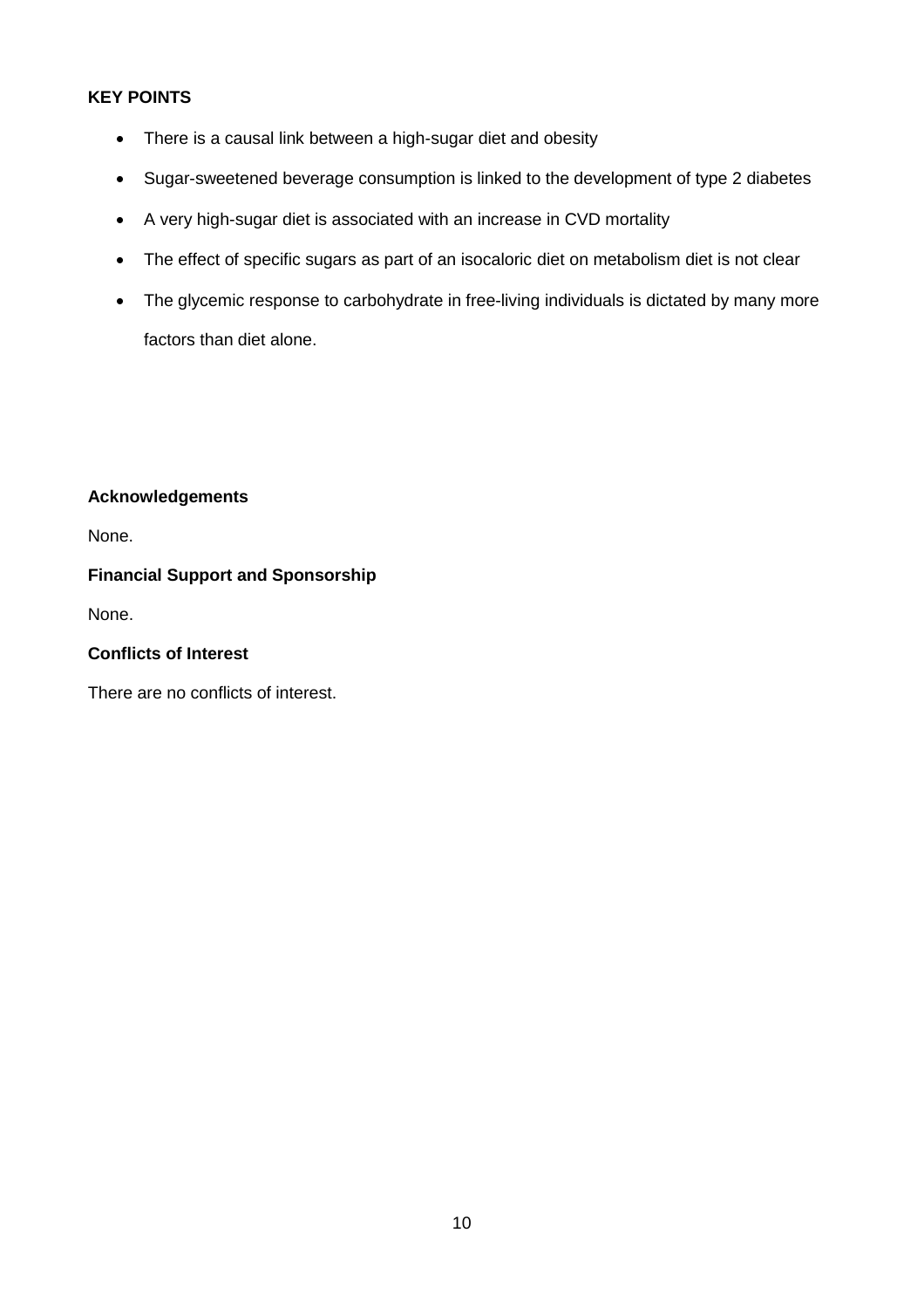# REFERENCES

- 1. Te Morenga L, Mallard S, Mann J. Dietary sugars and body weight: systematic review and meta-analyses of randomised controlled trials and cohort studies. Bmj 2013; 346:e7492.
- 2. Moynihan PJ, Kelly SA. Effect on caries of restricting sugars intake: systematic review to inform WHO guidelines. J Dent Res 2014; 93(1):8-18.
- 3. World Health Organization. Diet, nutrition and the prevention of chronic diseases: report of a joint WHO/FAO expert consultation. Geneva2003. Available from:

http://www.who.int/nutrition/publications/obesity/WHO\_TRS\_916/en/.

- 4. World Health Organization. Guideline: Sugars intake for adults and children. Geneva 2015. Available from: http://www.who.int/nutrition/publications/guidelines/sugars\_intake/en/.
- 5. \*\* Scientific Advisory Committee on Nutrition. Carbohydrates and Health. London: The Stationery Office; 2015. Available from: https://www.gov.uk/government/publications/sacncarbohydrates-and-health-report.

This is an important resource which details the findings of the committee regarding the evidence base for carbohydrates and health, outlining many areas where insufficient data are available.

- 6. U.S. Department of Health and Human Services and U.S. Department of Agriculture. 2015 – 2020 Dietary Guidelines for Americans 2015. Available from: http://health.gov/dietaryguidelines/2015/guidelines/.
- 7. National Health and Medical Research Council. Australian Dietary Guidelines. Canberra2013. Available from: https://www.eatforhealth.gov.au/sites/default/files/files/the\_guidelines/n55\_australian\_dietar y\_guidelines.pdf.
- 8. European Food Safety Authority. Scientific Opinion on Dietary Reference Values for carbohydrates and dietary fibre. EFSA J 2010; 8(3):1462.
- 9. \*\* Yang Q, Zhang Z, Gregg EW, et al. Added sugar intake and cardiovascular diseases mortality among US adults. JAMA Intern Med 2014; 174(4):516-24.

This cohort study from The National Health and Nutrition Examination Survey (NHANES) is important because of a paucity of data relating sugar intake to cardiovascular disease. The study reports a detrimental effect of a very high sugar intake on CVD mortality when correcting for confounders.

- 10. Bates B, Lennox A, Prentice A, et al. National Diet and Nutrition Survey: Results from Years 1, 2, 3 and 4 (combined) of the Rolling Programme (2008/2009 – 2011/2012)2014. Available from: https://www.gov.uk/government/publications/national-diet-and-nutritionsurvey-headline-results-from-years-1-2-and-3-combined-of-the-rolling-programme-200809- 201011.
- 11. Jebb SA. Carbohydrates and obesity: from evidence to policy in the UK. Proc Nutr Soc 2015; 74(3):215-20.

There are various options open to policy makers in the face of an unacceptably average intake of free sugars in the UK diet. This conference paper clearly sets out options for policy makers to consider, and the implications if interventions are implemented, if they wish to achieve reductions at a population level.

- 12. Kuzma JN, Cromer G, Hagman DK, et al. No difference in ad libitum energy intake in healthy men and women consuming beverages sweetened with fructose, glucose, or highfructose corn syrup: a randomized trial. Am J Clin Nutr 2015; 102(6):1373-80.
- 13. \* Schwarz JM, Noworolski SM, Wen MJ, et al. Effect of a High-Fructose Weight-Maintaining Diet on Lipogenesis and Liver Fat. J Clin Endocrinol Metab 2015; 100(6):2434-42.

Studies that investigate the effect of diet on complex metabolic pathways are expensive and difficult, and compliance is always an issue. Moreover, pathways may have to be 'pushed' with interventions at the high end of normal. In this study the issue of compliance was minimised by the use of 'in-patient' facilities but the metabolic effects of fructose were studied in response to an experimental high-dose sugar-sweetened beverage. The study found that liver fat and de novo lipogenesis were significantly higher after a high fructose intervention notably in the absence of weight gain. This study illustrates the capabilities of a high-fructose dose to affect pathways of fatty acid accumulation in the liver.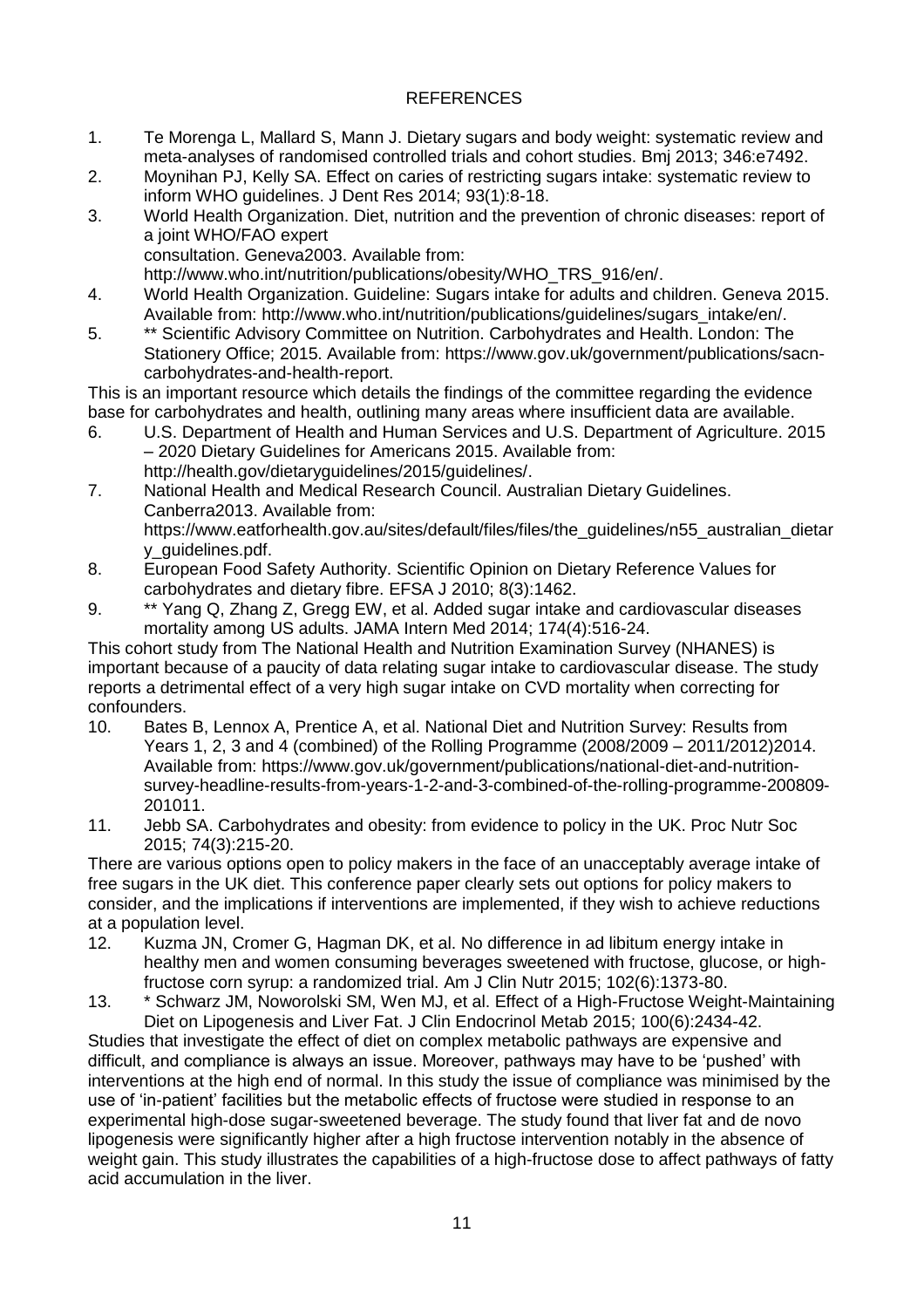- 14. Bruun JM, Maersk M, Belza A, et al. Consumption of sucrose-sweetened soft drinks increases plasma levels of uric acid in overweight and obese subjects: a 6-month randomised controlled trial. Eur J Clin Nutr 2015; 69(8):949-53.
- 15. Maersk M, Belza A, Stodkilde-Jorgensen H, et al. Sucrose-sweetened beverages increase fat storage in the liver, muscle, and visceral fat depot: a 6-mo randomized intervention study. Am J Clin Nutr 2012; 95(2):283-9.
- 16. Ma J, Fox CS, Jacques PF, et al. Sugar-sweetened beverage, diet soda, and fatty liver disease in the Framingham Heart Study cohorts. J Hepatol 2015; 63(2):462-9.
- 17. \*\* Zeevi D, Korem T, Zmora N, et al. Personalized Nutrition by Prediction of Glycemic Responses. Cell 2015; 163(5):1079-94.

This novel study aimed to develop a prediction algorithm for postprandial glycaemic excursions, in healthy people, in response to everyday meals. What emerges from the work is the high level of variability between people in response to the same meals.

- 18. Malik VS, Hu FB. Fructose and Cardiometabolic Health: What the Evidence From Sugar-Sweetened Beverages Tells Us. J Am Coll Cardiol 2015; 66(14):1615-24.
- 19. Egli L, Lecoultre V, Theytaz F, et al. Exercise prevents fructose-induced hypertriglyceridemia in healthy young subjects. Diabetes 2013; 62(7):2259-65.
- 20. Egli L, Lecoultre V, Cros J, et al. Exercise performed immediately after fructose ingestion enhances fructose oxidation and suppresses fructose storage. Am J Clin Nutr 2016; 103(2):348-55.
- 21. Stanhope KL. Sugar consumption, metabolic disease and obesity: The state of the controversy. Crit Rev Clin Lab Sci 2016; 53(1):52-67.
- 22. \*\* Stanhope KL, Medici V, Bremer AA, et al. A dose-response study of consuming highfructose corn syrup-sweetened beverages on lipid/lipoprotein risk factors for cardiovascular disease in young adults. Am J Clin Nutr 2015; 101(6):1144-54.

This is an important mechanistic study demonstrating the principal of a dose dependent increase in cardiovasular risk factors when high fructose corn syrup beverages are given to healthy individuals.

- 23. Umpleby M, Shojaee-Moradie F, Fielding B, et al. A diet low in sugar reduces the production of atherogenic lipoproteins in men with high liver fat. Atherosclerosis 2015; 241:e46.
- 24. \* Imamura F, O'Connor L, Ye Z, et al. Consumption of sugar sweetened beverages, artificially sweetened beverages, and fruit juice and incidence of type 2 diabetes: systematic review, meta-analysis, and estimation of population attributable fraction. Bmj 2015; 351:h3576.

This work confirms the notion that habitual consumption of sugar sweetened beverages is associated with a greater incidence of type 2 diabetes. Although not without statistical issues, the study concludes that artificially sweetened beverages and fruit juice were not likely to be healthy alternatives to sugar sweetened beverages for the prevention of type 2 diabetes.

- 25. Ma Y, He FJ, Yin Y, et al. Gradual reduction of sugar in soft drinks without substitution as a strategy to reduce overweight, obesity, and type 2 diabetes: a modelling study. Lancet Diabetes Endocrinol 2016; 4(2):105-14.
- 26. UK Health Forum. Short and sweet: Why the Government should introduce a sugary drinks tax. 2016. Available from: http://nhfshare.heartforum.org.uk/RMAssets/Modelling/CRUKSSB/Short%20and%20Sweet %20Tech%20Sum%20LIVE.pdf.
- 27. Briggs AD, Mytton OT, Kehlbacher A, et al. Overall and income specific effect on prevalence of overweight and obesity of 20% sugar sweetened drink tax in UK: econometric and comparative risk assessment modelling study. BMJ 2013; 347:f6189.
- 28. Long MW, Gortmaker SL, Ward ZJ, et al. Cost Effectiveness of a Sugar-Sweetened Beverage Excise Tax in the U.S. Am J Prev Med 2015; 49(1):112-23.
- 29. Julia C, Mejean C, Vicari F, et al. Public perception and characteristics related to acceptance of the sugar-sweetened beverage taxation launched in France in 2012. Public Health Nutr 2015; 18(14):2679-88.
- 30. Colchero MA, Popkin BM, Rivera JA, Ng SW. Beverage purchases from stores in Mexico under the excise tax on sugar sweetened beverages: observational study. BMJ 2016; 352:h6704.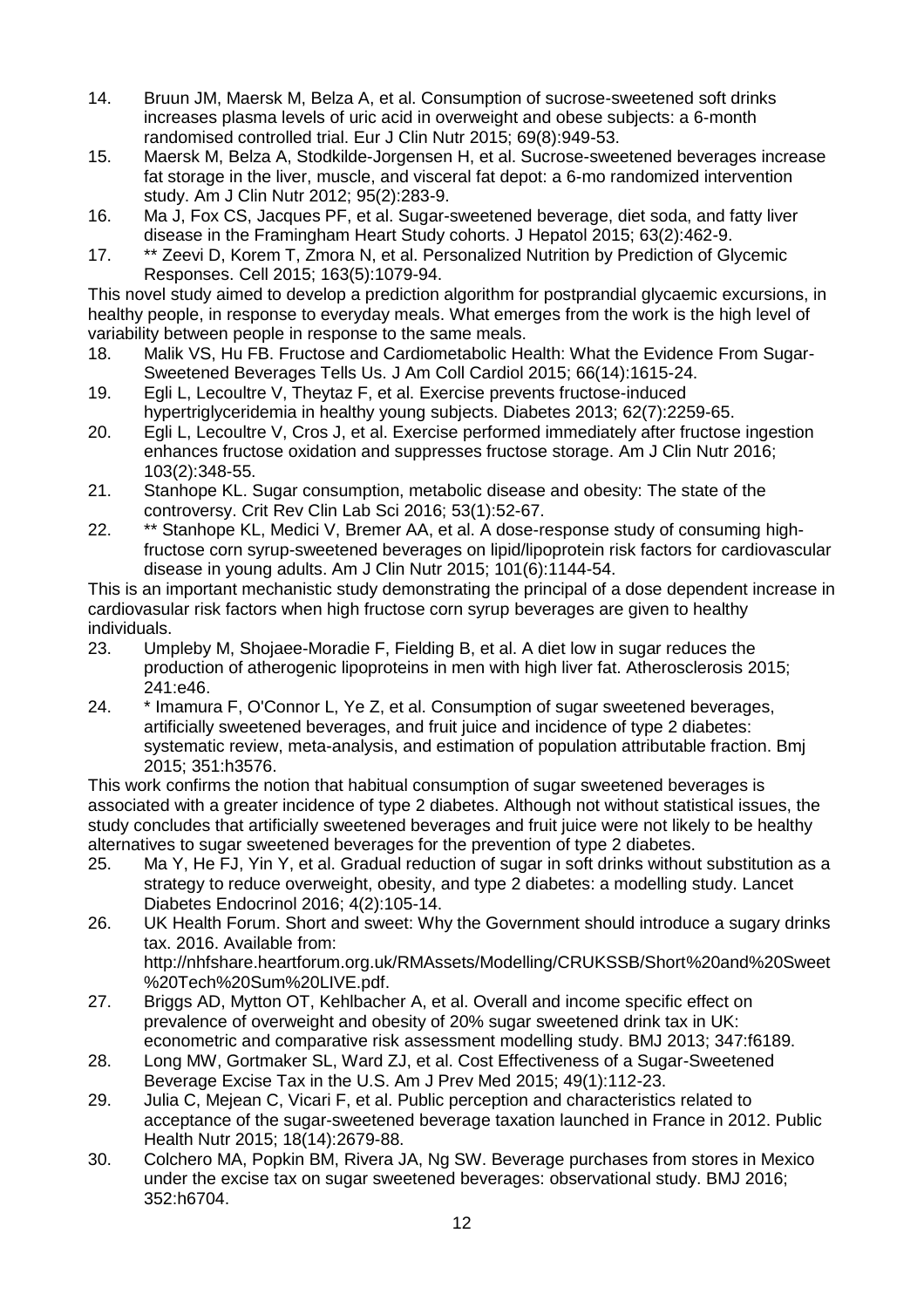- 31. Duhaney T, Campbell N, Niebylski ML, et al. Death by diet: the role of food pricing interventions as a public policy response and health advocacy opportunity. Can J Cardiol 2015; 31(2):112-6.
- 32. Obesity: we need to move beyond sugar. Lancet 2016; 387(10015):199.
- 33. Vanderlee L, White CM, Bordes I, et al. The efficacy of sugar labeling formats: Implications for labeling policy. Obesity (Silver Spring) 2015; 23(12):2406-13.
- 34. Hobbs L. Sweeteners from Starch: Production, Properties and Uses. Starch: Chemistry and Technology, Third Edition: Elsevier Inc.; 2009. p. 797-8312.
- 35. Willems JL, Low NH. Major carbohydrate, polyol, and oligosaccharide profiles of agave syrup. Application of this data to authenticity analysis. J Agric Food Chem 2012; 60(35):8745-54.
- 36. Moore JB, Gunn PJ, Fielding BA. The role of dietary sugars and de novo lipogenesis in non-alcoholic fatty liver disease. Nutrients 2014; 6(12):5679-703.
- 37. Munsell CR, Harris JL, Sarda V, Schwartz MB. Parents' beliefs about the healthfulness of sugary drink options: opportunities to address misperceptions. Public Health Nutr 2016; 19(1):46-54.
- 38. Griffin BA. Relevance of liver fat to the impact of dietary extrinsic sugars on lipid metabolism. Proc Nutr Soc 2015; 74(3):208-14.
- 39. Phillips KM, Carlsen MH, Blomhoff R. Total antioxidant content of alternatives to refined sugar. J Am Diet Assoc 2009; 109(1):64-71.
- 40. Perkins TD, van den Berg AK. Maple syrup-production, composition, chemistry, and sensory characteristics. Adv Food Nutr Res 2009; 56:101-43.
- 41. da Silva PM, Gauche C, Gonzaga LV, et al. Honey: Chemical composition, stability and authenticity. Food Chem 2016; 196:309-23.
- 42. US Department of Agriculture ARS, Nutrient Data Laboratory. USDA National Nutrient Database for Standard Reference, Release 28. Version Current: September 2015. Available from: http://www.ars.usda.gov/nea/bhnrc/ndl.
- 43. Public Health England. McCance and Widdowson's The Composition of Foods Integrated Dataset 2015. Available from: https://www.gov.uk/government/publications/composition-offoods-integrated-dataset-cofid.
- 44. Dobbs R, Sawers C, Thompson F, et al. Overcoming obesity: An initial economic analysis. McKinsey Global Institution, 2014.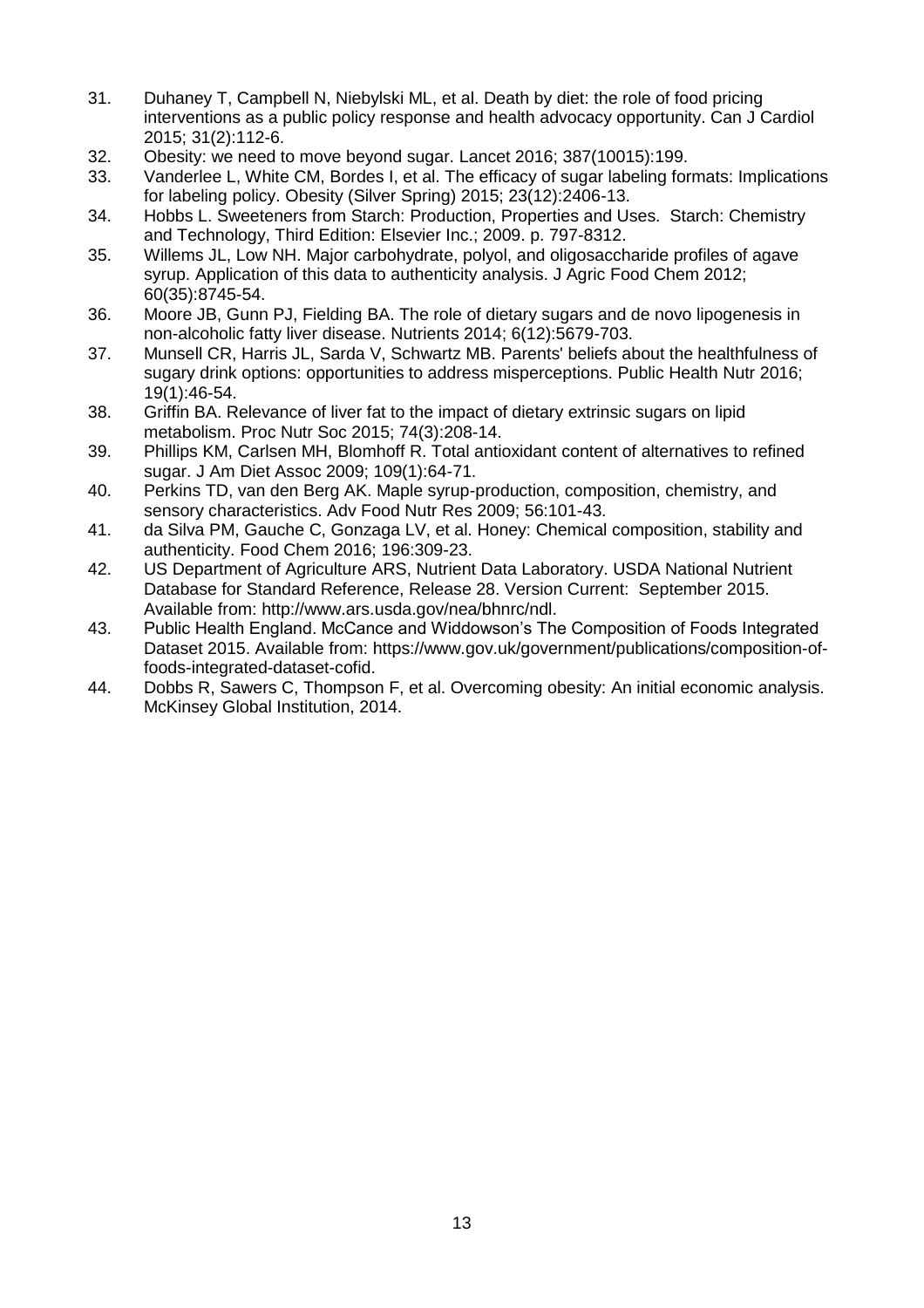Table 1 Recently published guidance on consumption of dietary sugars

| Organisation (Year)                                                   | <b>Recommendations</b>                                                                                                                                                                   |
|-----------------------------------------------------------------------|------------------------------------------------------------------------------------------------------------------------------------------------------------------------------------------|
| <b>World Health Organisation</b>                                      | The intake of free sugars should be reduced to less than 10% of                                                                                                                          |
| $(2015)^{[4]}$                                                        | total energy intake In both adults and children                                                                                                                                          |
| <b>UK Scientific Advisory</b>                                         | The average population intake of free sugars should not exceed                                                                                                                           |
| Committee on Nutrition (2015) <sup>[5]</sup>                          | 5% of total dietary energy for age groups from 2 years upwards                                                                                                                           |
| U.S. Department of Health and<br>Human Services (2015) <sup>[6]</sup> | Consume less than 10% of calories per day from added sugars                                                                                                                              |
| Australian National Health and                                        | Limit intake of foods and drinks containing added sugars such                                                                                                                            |
| Medical Research Council                                              | as confectionary, sugar-sweetened soft drinks and cordials, fruit                                                                                                                        |
| $(2013)^{[7]}$                                                        | drinks, vitamin waters, energy and sports drinks                                                                                                                                         |
| European Food Safety Authority<br>$(2010)^{[8]}$                      | The available evidence is insufficient to set an upper limit for<br>intake of (added) sugars based on their effects on the basis of<br>body weight or a risk reduction for dental caries |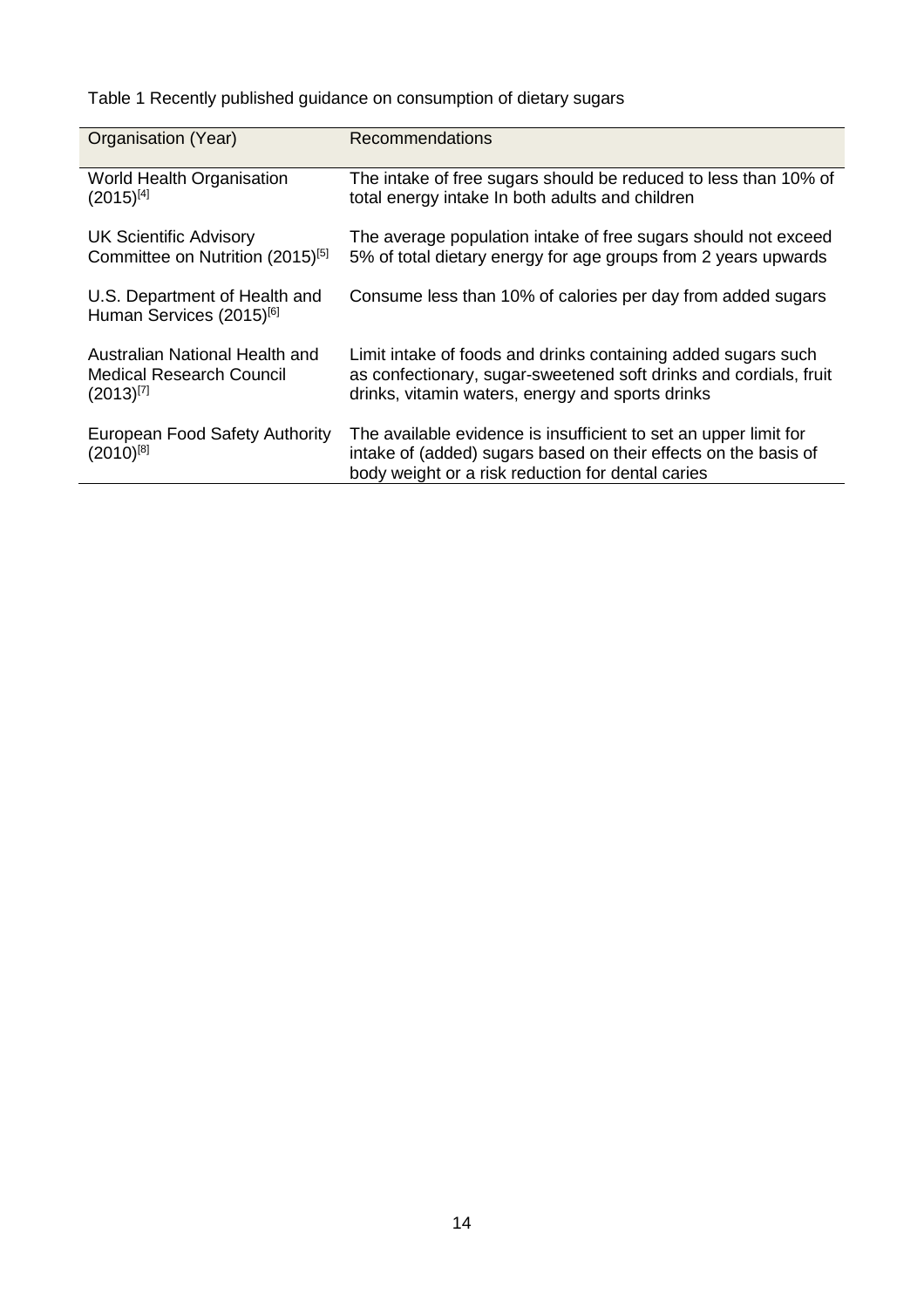| <b>Table 2 Definitions</b>                                                             |                                                                                                                                                                                                                                                                                                                                                                                                                                                                                                                                              |  |  |  |  |  |  |
|----------------------------------------------------------------------------------------|----------------------------------------------------------------------------------------------------------------------------------------------------------------------------------------------------------------------------------------------------------------------------------------------------------------------------------------------------------------------------------------------------------------------------------------------------------------------------------------------------------------------------------------------|--|--|--|--|--|--|
| Term                                                                                   | <b>Definition</b>                                                                                                                                                                                                                                                                                                                                                                                                                                                                                                                            |  |  |  |  |  |  |
| Sugars*                                                                                | Conventionally describes chemically the monosaccharides (glucose,<br>fructose, galactose) and disaccharides (sucrose, lactose, maltose).<br>Sugars include those occurring naturally in foods and beverages or<br>added during processing and preparation.                                                                                                                                                                                                                                                                                   |  |  |  |  |  |  |
| <b>Free Sugars</b>                                                                     | 'Monosaccharides and disaccharides added to foods and beverages by<br>the manufacturer, cook or consumer, and sugars naturally present in<br>honey, syrups fruit juices and juice concentrates <sup>'[4]</sup> . Under this definition<br>lactose when naturally present in milk and milk products is excluded.                                                                                                                                                                                                                              |  |  |  |  |  |  |
| <b>Added Sugars</b>                                                                    | 'Syrups and other caloric sweeteners used as a sweetener in other food<br>products. Naturally occurring sugars such as those in fruit or milk are not<br>added sugars'[6]                                                                                                                                                                                                                                                                                                                                                                    |  |  |  |  |  |  |
| Monosaccharides                                                                        | The most simple form of carbohydrates including the three primary<br>hexoses (six-carbon simple sugars): glucose, fructose and galactose;<br>which are the monomers that make up naturally occurring di-, oligo- and<br>poly-saccharides                                                                                                                                                                                                                                                                                                     |  |  |  |  |  |  |
| <b>Disaccharides</b>                                                                   | Product of condensation reaction between two monosaccharides;<br>includes sucrose, lactose, maltose                                                                                                                                                                                                                                                                                                                                                                                                                                          |  |  |  |  |  |  |
| <b>Sucrose</b>                                                                         | A crystalline disaccharide of fructose and glucose found in many plants,<br>predominantly sugar cane and sugar beets. It is extracted and refined<br>and used widely as table sugar                                                                                                                                                                                                                                                                                                                                                          |  |  |  |  |  |  |
| <b>Dextrose</b>                                                                        | Dextrorotatory-glucose or D-glucose; the most common isomer of<br>glucose.                                                                                                                                                                                                                                                                                                                                                                                                                                                                   |  |  |  |  |  |  |
| Levulose                                                                               | Dextrorotatory-fructose or D-fructose; origin in dextrorotatory form<br>describing molecule that rotates light to the left.                                                                                                                                                                                                                                                                                                                                                                                                                  |  |  |  |  |  |  |
| Glucose syrups<br>(corn syrup in U.S.)                                                 | Purified aqueous solutions of nutritive saccharides obtained from edible<br>starch, typically corn in U.S. and potato and wheat in the EU <sup>[34]</sup>                                                                                                                                                                                                                                                                                                                                                                                    |  |  |  |  |  |  |
| Glucose-fructose or<br>Fructose-glucose syrup<br>(high-fructose corn<br>syrup in U.S.) | Aqueous solutions of nutritive saccharides obtained from edible starch in<br>which a portion (at least 42%) of the dextrose (D-glucose) has been<br>isomerized to fructose <sup>[34]</sup> ; Directive 2001/111/EC requires glucose syrups<br>containing more than 5 % of fructose (dry matter) must be labelled as<br>glucose-fructose syrup or fructose-glucose syrup and dried glucose-<br>fructose syrup or dried fructose-glucose syrup, to reflect whether the<br>glucose component or the fructose component is in greater proportion |  |  |  |  |  |  |
| Agave Syrup                                                                            | Sweetener commercially produced from several species of agave plant;<br>processing very similar to that of glucose-fructose syrups, but fructose<br>content much higher at ~84%[35]                                                                                                                                                                                                                                                                                                                                                          |  |  |  |  |  |  |

\* Examples of sugars commonly found as ingredients: Sucrose, fructose, glucose, dextrose, maltose, lactose, trehalose, brown sugar, turbinado sugar, demerara sugar, raw sugar, cane sugar, fruit sugar, invert sugar, corn sweetener, corn syrup, high-fructose corn syrup, malt syrup, glucose syrup, glucose-fructose syrup, fructose-glucose syrup, honey, molasses, date syrup, agave syrup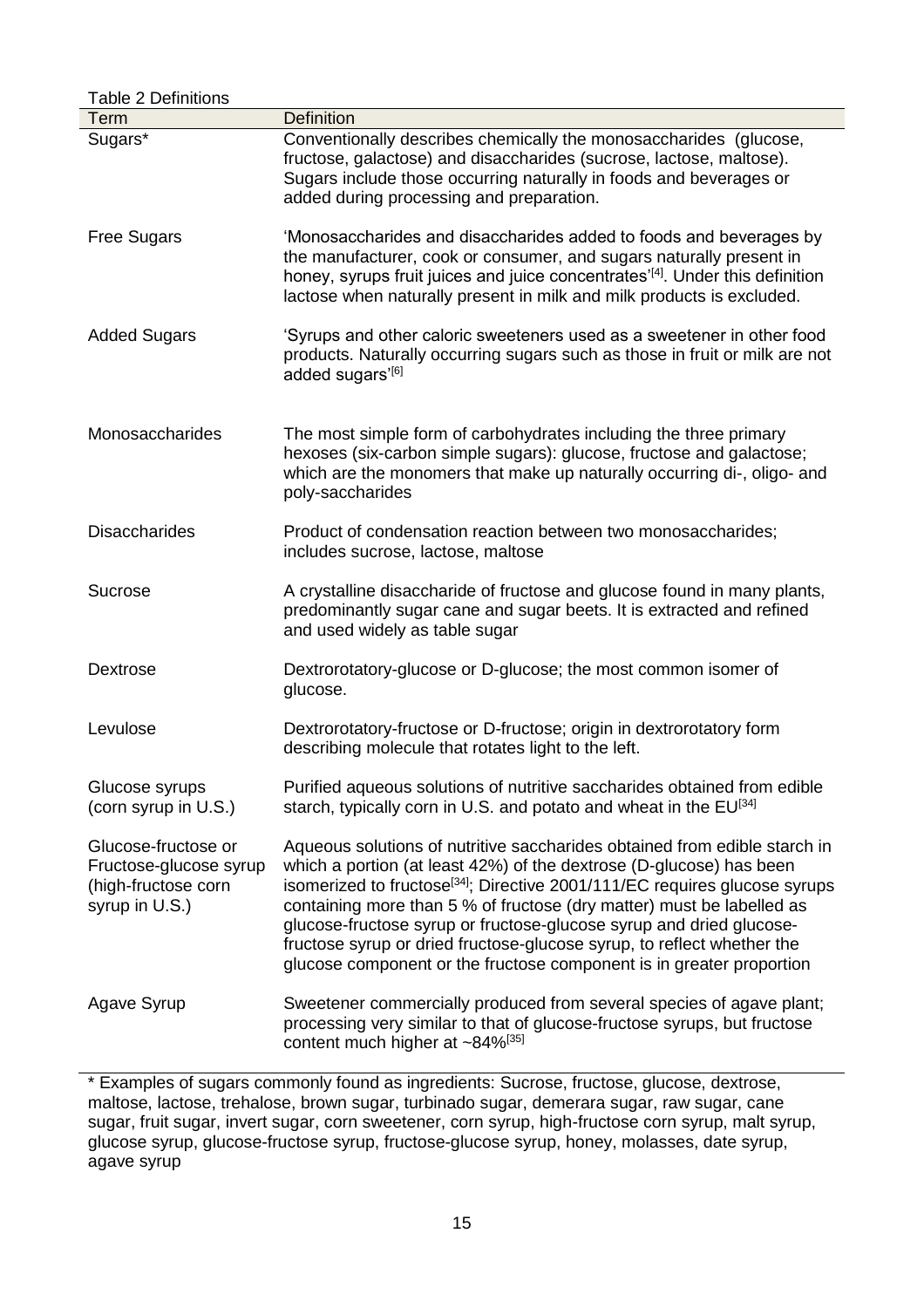| Sweetener       | Energy<br>(kcal) | Energy<br>(kJ) | Water<br>(g) | Total<br>Sugars (g) | Sucrose<br>(g) | Glucose<br>(g) | Fructose<br>(g) |
|-----------------|------------------|----------------|--------------|---------------------|----------------|----------------|-----------------|
| White sugar     | 387              | 1618           | 0.02         | 99.8                | 99.8           | 0.0            | 0.0             |
| Brown sugar     | 380              | 1590           | 1.34         | 97.0                | 94.6           | 1.4            | 1.1             |
| Turbinado sugar | 399              | 1670           | 0.03         | 99.2                | 99.2           | 0.0            | 0.0             |
| Honey           | 304              | 1272           | 17.1         | 82.1                | 0.9            | 35.8           | 40.9            |
| <b>Molasses</b> | 290              | 1213           | 21.9         | 74.7                | 29.4           | 11.9           | 12.8            |
| Maple syrup     | 260              | 1088           | 32.4         | 60.5                | 58.3           | 1.6            | 0.5             |
| Agave syrup     | 310              | 1297           | 22.9         | 68.0                | 0.0            | 12.4           | 55.6            |
| Golden syrup    | 298              | 1269           | 20.0         | 79.0                | 32.8           | 23.1           | 23.0            |
| <b>HFCS</b>     | 281              | 1176           | 24.0         |                     |                |                |                 |

Table 3: Energy and sugars found per 100g in common dietary sweeteners<sup>1</sup>

<sup>1</sup>Data taken from the USDA National Nutrient Database<sup>[42]</sup> except data for golden syrup, which was extracted from the Public Health England Composition of Foods Integrated Dataset<sup>[43]</sup>.